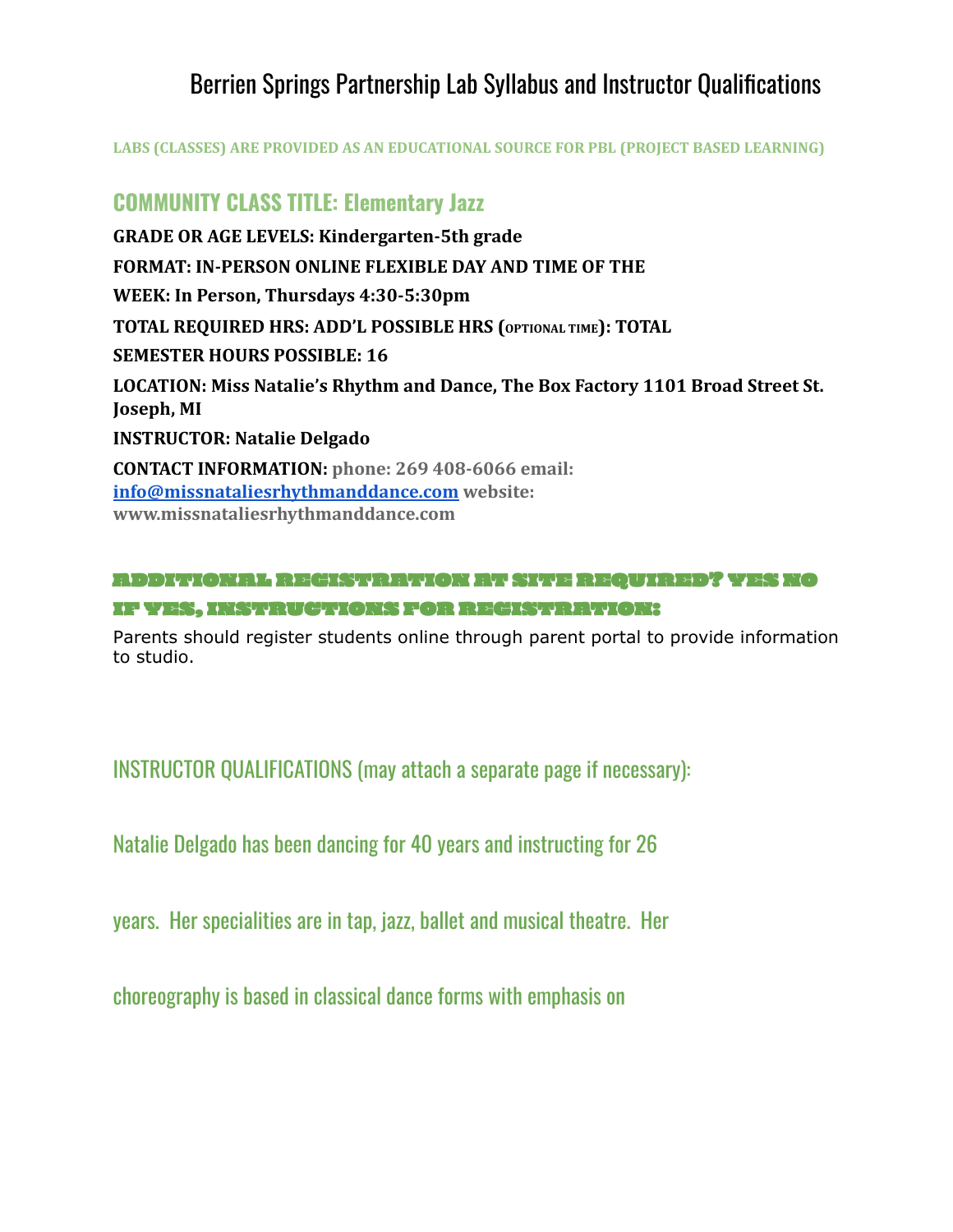modesty and age appropriate movements.

COURSE DESCRIPTION (OVERVIEW): Elementary Jazz: This class will teach both modern and classical jazz dancing in a fun, age appropriate, modest way. Students will learn combinations to pop, traditional jazz and Broadway music and have a great time doing it! Class will perform in the year end recital in June. Attire: Black leotard, black pants or shorts, black ballet slippers. Hair secured away from face. Thursdays 4:30-5:30pm (Ages 6- 11)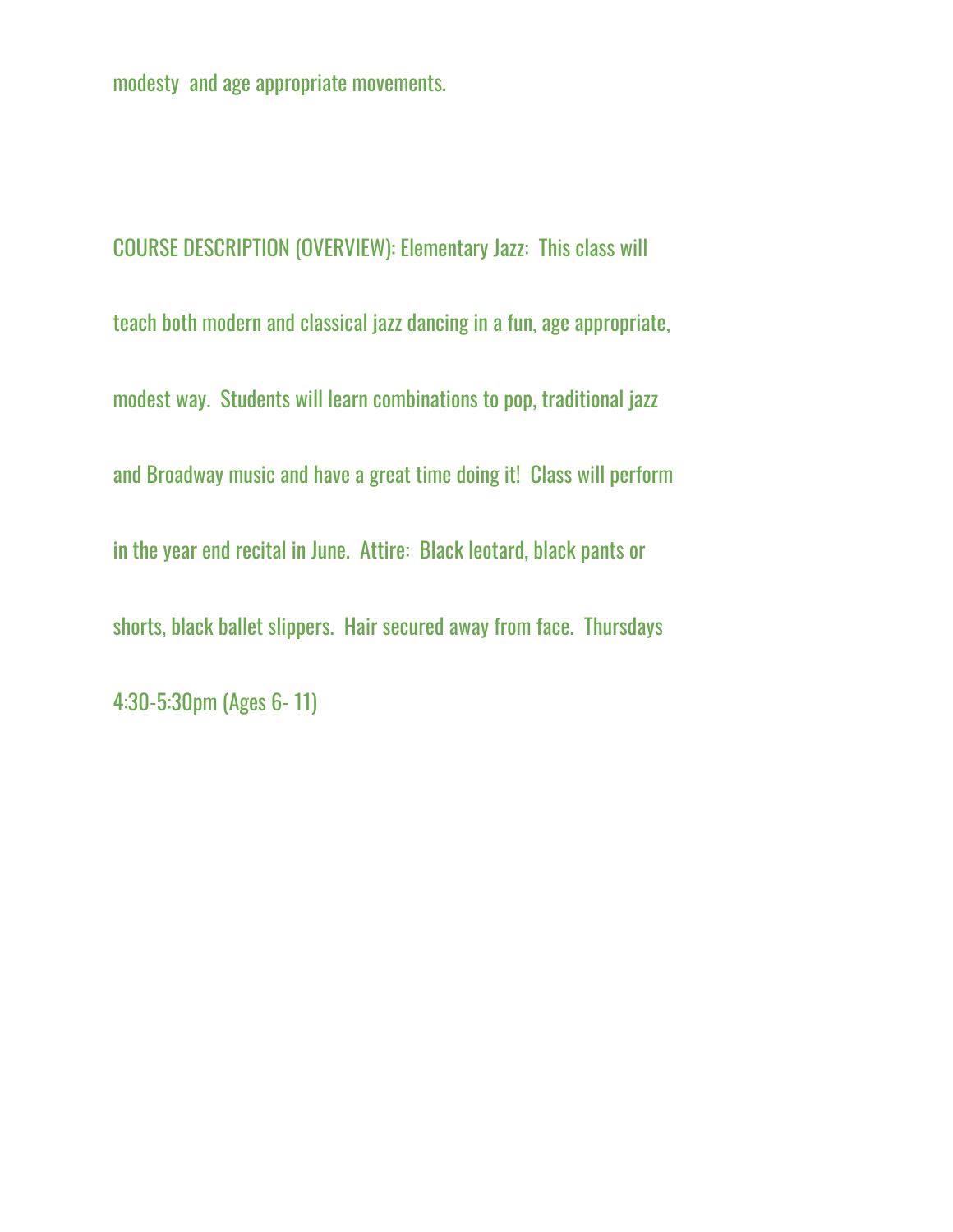# SYLLABUS/OUTLINE: WEEKLY BREAKDOWN OF PROJECT-BASED LEARNING LAB ACTIVITIES

| Elementary Jazz     |
|---------------------|
| Intro to dance      |
| Jazz basics         |
| Jazz basics         |
| Flexiblity          |
| Musicality          |
| Combination 1       |
| Combination 1       |
| Combination 1       |
| Combination 1       |
| Leaps and jumps     |
| Turns               |
| Grapevine           |
| movement            |
| Short combination   |
| Review              |
| Bonus class variety |
|                     |
|                     |
|                     |
| Winter Semester     |
| Intro to dance      |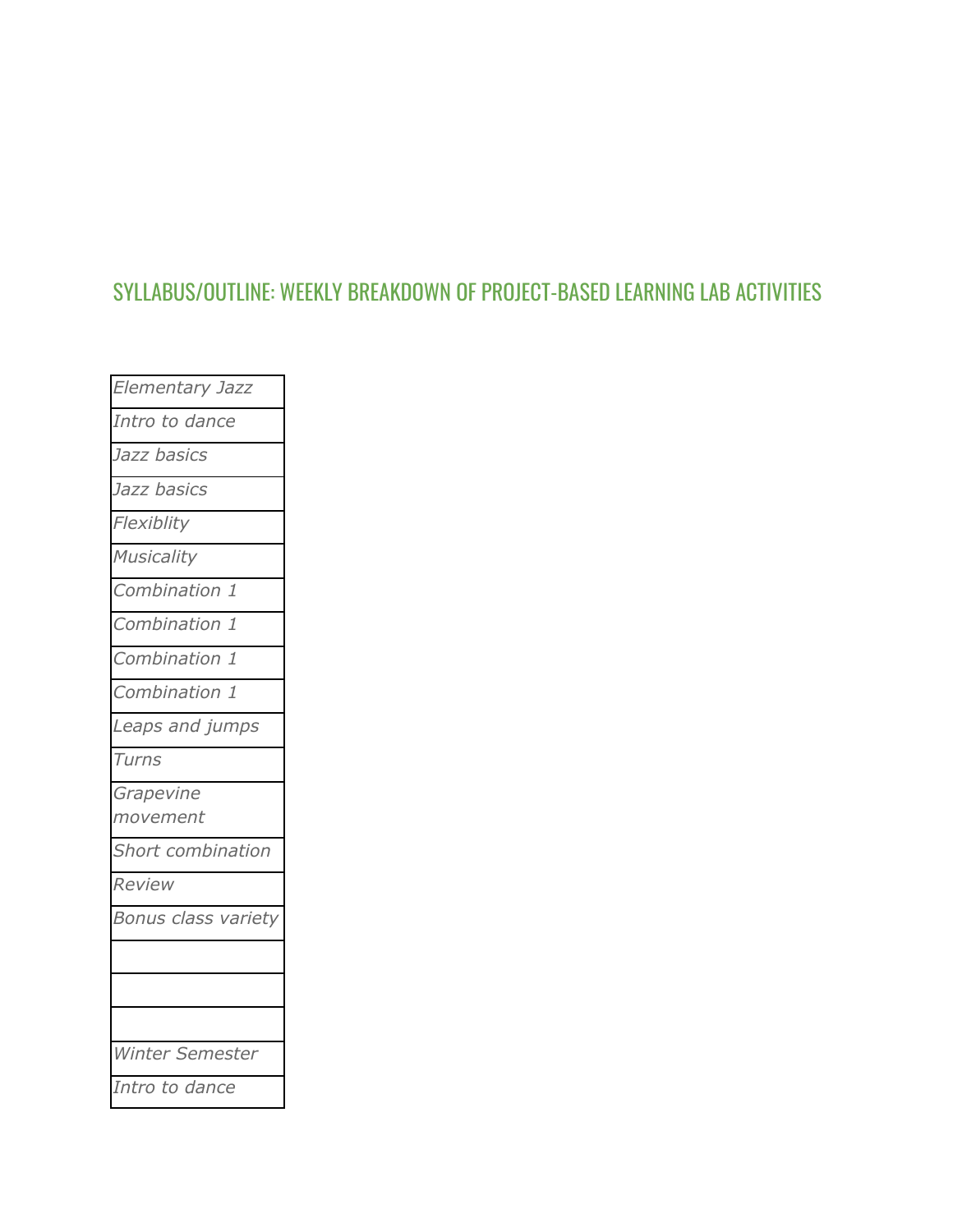| Jazz basics        |
|--------------------|
| Jazz basics        |
| Flexiblity         |
| Musicality         |
| Combination 2      |
| Combination 2      |
| Combination 2      |
| Combination 2      |
| Leaps and jumps    |
| Turns              |
| Grapevine          |
| movement           |
| Recital routine    |
| Recital routine    |
|                    |
| Recital routine    |
| Recital routine    |
| Recital routine    |
| Recital routine    |
| Recital routine    |
| Lines and spacing  |
| No mirror practice |
| inal rehearsal     |
|                    |

Describe activities thatwill reinforce the lesson. Include anywork and time to be required outside of class: *Students should practice skills weekly at home in addition to class time.*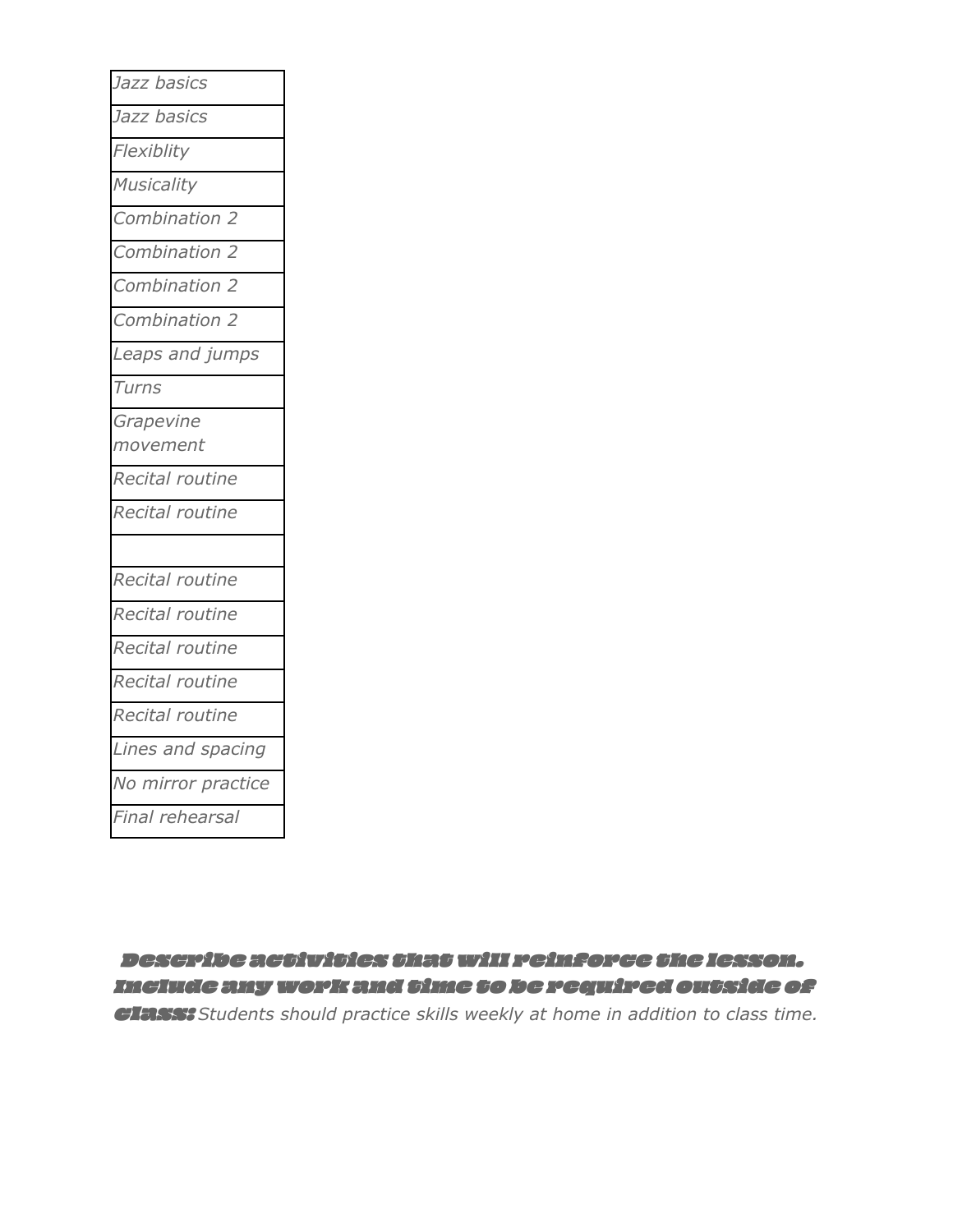### COURSE OBJECTIVES AND APPROXIMATE TARGET DATES: Combinations and skills listed should be rehearsed and improved on each week.

#### Steps to check for student understanding, along with dates or # ofweeks into class: *See syllabus for details*

# STUDENT ASSESSMENT - what will be used to evaluate student progress and/or end of semester pass/fail status?

- 1) Student agrees to attend at least 80% of class sessions/lessons offered. Attendance is kept online and tracked by Partnership staff. Failure to meet 80% or be on track to meet 80% may result in program discontinuation.
- 2) The Partnership Student Assessment or Performance Form is filled out by the teacher and turned in to Partnership staff. The link to this form is found on the web page for this class. Failing marks for lack of participation, behavior issues, practice time, etc. may result in program discontinuation.

**Class-specific assessment:** discuss and include the form or a link to the form that you use.